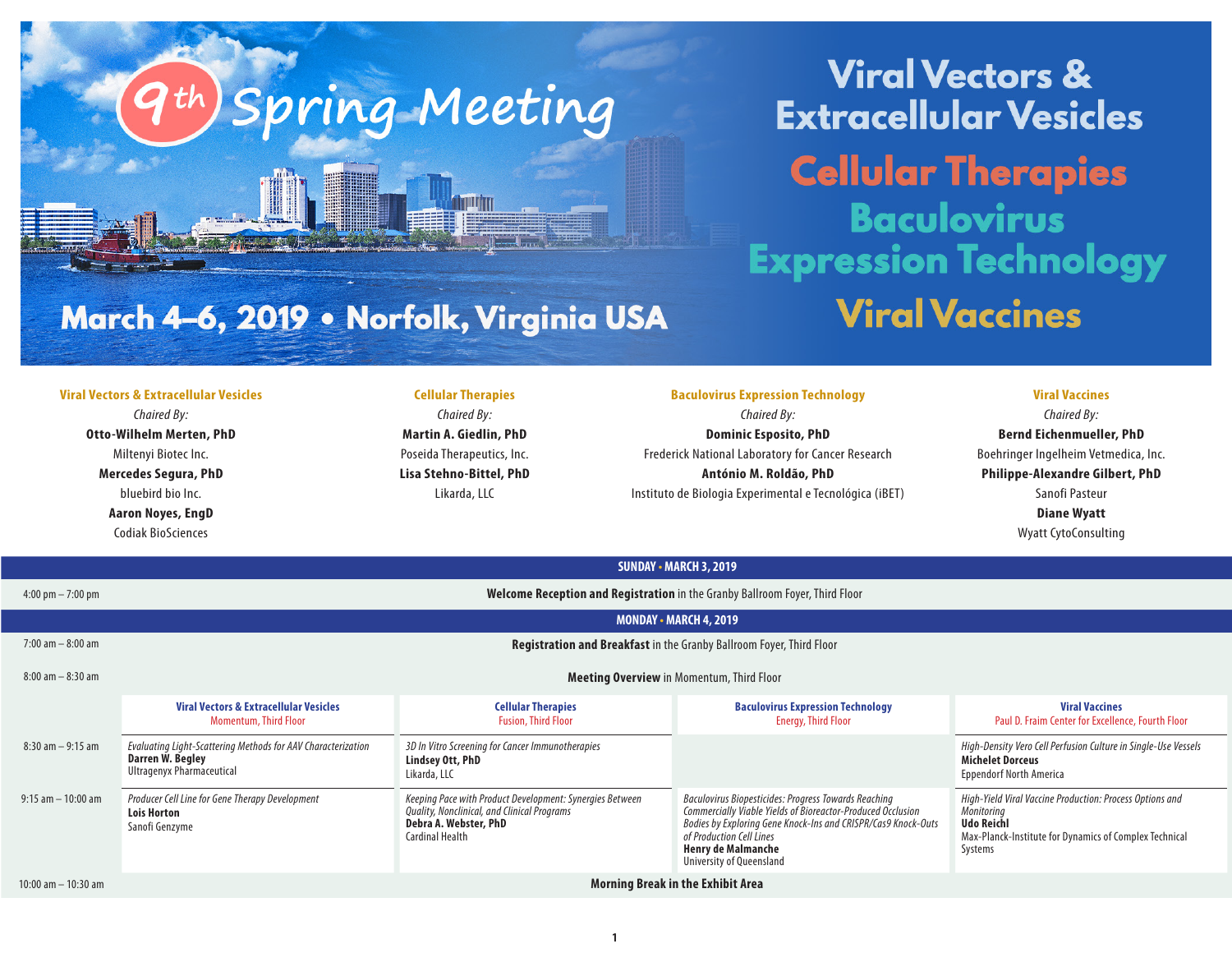| <b>ISBioTech 9th Spring Meeting (continued): MONDAY • MARCH 4, 2019</b> |                                                                                                                                                                                                              |                                                                                                                                             |                                                                                                                                                                                                                        |                                                                                                                                                                                                                           |  |  |  |
|-------------------------------------------------------------------------|--------------------------------------------------------------------------------------------------------------------------------------------------------------------------------------------------------------|---------------------------------------------------------------------------------------------------------------------------------------------|------------------------------------------------------------------------------------------------------------------------------------------------------------------------------------------------------------------------|---------------------------------------------------------------------------------------------------------------------------------------------------------------------------------------------------------------------------|--|--|--|
|                                                                         | <b>Viral Vectors &amp; Extracellular Vesicles</b><br><b>Momentum, Third Floor</b>                                                                                                                            | <b>Cellular Therapies</b><br><b>Fusion, Third Floor</b>                                                                                     | <b>Baculovirus Expression Technology</b><br><b>Energy, Third Floor</b>                                                                                                                                                 | <b>Viral Vaccines</b><br>Paul D. Fraim Center for Excellence, Fourth Floor                                                                                                                                                |  |  |  |
| 10:30 am $-$ 11:00 am                                                   | <b>Technology Workshop</b><br>Engineering Better Viral Vectors Using Machine Learning and<br><b>Synthetic Biology</b><br>ATUM                                                                                |                                                                                                                                             | <b>Technology Workshop</b><br>ExpiSf™ Expression System: A Chemically Defined Baculovirus-<br>Based Expression System for Enhanced Protein and Virus<br>Production in Sf9 Cells<br><b>Thermo Fisher Scientific</b>     |                                                                                                                                                                                                                           |  |  |  |
| 11:00 am $-$ 11:30 am                                                   | <b>Technology Workshop</b><br>Requirements for Platform Purification of AAV<br><b>BIA Separations</b>                                                                                                        |                                                                                                                                             | <b>Technology Workshop</b><br>$Sf-RVN - EX-CELL^{\circ} CD$ Insect Medium Platform - A New<br>Rhabdovirus Negative Sf-9 Production Platform for AAV, VLP, and<br><b>Recombinant Proteins</b><br><b>MilliporeSigma</b>  | <b>Technology Workshop</b><br>Novasep Expansion: Implementation of a Commercial<br>Manufacturing Plant for Large-Scale Production of Viral Vectors<br><b>Novasep</b>                                                      |  |  |  |
| 11:30 $am - 12:00$ noon                                                 | <b>Technology Workshop</b><br>Optimized Quantification Methods to Determine the Portion of Full<br>AAV Capsids and Avoid Empty and Disrupted Particles<br>Vironova AB                                        | <b>Technology Workshop</b><br>Optimizing Cell Culture Medium for Cell Growth and Virus<br>Productivity<br><b>MilliporeSigma</b>             | <b>Technology Workshop</b><br>VLPs, Viruses, and EVs: Advanced Biophysical Techniques for<br>Characterizing, Optimizing, and Formulating Therapeutic<br><b>Bionanoparticles</b><br><b>Wyatt Technoiogy Corporation</b> | <b>Technology Workshop</b><br>From Vaccines to Cell Therapy Biomanufacturing: Applications of<br>Laser Force Cytology for Rapid Viral Infectivity Measurements and<br>Label-Free Biomarker Development<br><b>LumaCyte</b> |  |  |  |
| $12:00$ noon $-1:30$ pm                                                 | Lunch in the Exhibit Area (Poster Session from 1:00 - 1:30 pm)                                                                                                                                               |                                                                                                                                             |                                                                                                                                                                                                                        |                                                                                                                                                                                                                           |  |  |  |
| 1:30 pm $-$ 2:15 pm                                                     | The Therapeutic Potency of Stromal Cell Derived Extracellular<br>Vesicles<br>Eva Rohde, MD<br>Spinal Cord Injury and Tissue Regeneration Center Salzburg<br>(SCI-TReCS), Paracelsus Medical University (PMU) | Manufacturing Issues During Late-Phase Development of CAR<br><b>T-cell Products</b><br>Jakob Reiser, PhD<br><b>FDA CBER</b>                 |                                                                                                                                                                                                                        | Highly Intensified, Low-Cost Vaccine Manufacturing Platform<br><b>Alfred Luitjens</b><br><b>Batavia Biosciences</b>                                                                                                       |  |  |  |
| $2:15$ pm $-3:00$ pm                                                    | Regulatory Updates for Virus-Based Human Gene Therapy<br>Products<br>Anna Kwilas, PhD<br>FDA CBER                                                                                                            | iPSC Technology: New Avenues for Blood Farming and Cell-Based<br><b>Therapies</b><br>Mania Ackermann, PhD<br><b>Hannover Medical School</b> | Baculovirus Expression System for High Level Production of Novel<br><b>Full-Length Glycoprotein Nanoparticle Vaccines</b><br>Gale E. Smith, PhD<br>Novavax, Inc.                                                       | Turkey Herpesvirus as a Vector for Poultry Vaccines<br>Leticia Frizzo da Silva, DVM, PhD<br>Ceva Animal Health, LLC                                                                                                       |  |  |  |
| $3:00 \text{ pm} - 3:30 \text{ pm}$                                     | Afternoon Break in the Exhibit Area                                                                                                                                                                          |                                                                                                                                             |                                                                                                                                                                                                                        |                                                                                                                                                                                                                           |  |  |  |
| $3:30$ pm $-4:15$ pm                                                    | AAV and Baculovirus Vectors for the Treatment of<br>Hyperammonemia Caused by Liver Failure<br>Laura A. Palomares, ScD<br>Universidad Nacional Autónoma de México (UNAM)                                      |                                                                                                                                             | Updated Evaluation of the Sf9 Cell Line<br>Arifa S. Khan, PhD<br><b>FDA CBER</b>                                                                                                                                       | Foot-and-Mouth Disease Vaccine Platform for Safe Production in<br>the USA: FMDV-LL3B3D<br>Cyril G. Gay, DVM, PhD<br>Agricultural Research Service (ARS), US Department of<br>Agriculture (USDA)                           |  |  |  |
| $4:15$ pm $-5:00$ pm                                                    | Overview of Recombinant Adeno-Associated Virus (rAAV)<br>Production and Challenges in Development and Manufacturing<br>Scale<br>Eun Tack "Kevin" Hwang<br>Pfizer, Inc.                                       | Manufacturing Solutions Driving Rapid Clinical Translation of<br>hMSCs<br>Katrina Adlerz, PhD<br>RoosterBio Inc.                            | Development of Drosophila S2-Based Vaccine Production<br>Processes<br>Wian A. de Jongh, PhD<br><b>ExpreS2ion Biotechnologies</b>                                                                                       | Historical Perspectives on the Use of Diverse Cell Substrates for<br>Viral Vaccine Manufacturing<br><b>Robin Levis, PhD</b><br><b>FDA CBER</b>                                                                            |  |  |  |
| 5:00 pm $-7:00$ pm                                                      | <b>Reception in the Exhibit Area</b>                                                                                                                                                                         |                                                                                                                                             |                                                                                                                                                                                                                        |                                                                                                                                                                                                                           |  |  |  |
|                                                                         | <b>TUESDAY - MARCH 5, 2019</b>                                                                                                                                                                               |                                                                                                                                             |                                                                                                                                                                                                                        |                                                                                                                                                                                                                           |  |  |  |
| $7:30$ am $-8:30$ am                                                    | <b>Breakfast in the Exhibit Area</b>                                                                                                                                                                         |                                                                                                                                             |                                                                                                                                                                                                                        |                                                                                                                                                                                                                           |  |  |  |
| $8:30$ am $-9:15$ am                                                    | In Vitro Approaches to Demonstrating Potency of Gene Therapy<br>Products<br>Anthony Leyme, PhD<br>Biogen                                                                                                     | Immunological Concepts of CAR T-Cell Therapies<br>Jan Joseph "Jos" Melenhorst, PhD<br>University of Pennsylvania                            | Highly Efficient Production of VLP-Based Vaccines by a Bioreactor-<br><b>Free Novel BEVS Technology</b><br><b>Romy M. Dalton, PhD</b><br>Algenex, Inc.                                                                 | Development of Suspension-Adapted Vero Cell Culture Technology<br>for Viral Vaccine Production<br>Chun Fang Shen, PhD<br>National Research Council Canada (NRC)                                                           |  |  |  |
| $9:15$ am $-10:00$ am                                                   | Chemically Induced Extracellular Vesicles for Versatile Therapies<br>via Facile and Scalable Production and Purification<br>Young Jik Kwon, PhD<br>University of California, Irvine (UCI)                    | Cellular Cryoinjury and Potency - the Mesenchymal Stromal Cell<br>Paradigm<br>Jacques Galipeau, MD<br>University of Wisconsin-Madison       | Suitability and Perspectives of Different Insect Cell Factories for<br>the Production of Antimicrobial Peptides<br>Jan Zitzmann<br>Technische Hochschule Mittelhessen, Fachbereich LSE                                 | Multivariate Data Analysis for Reduction of Variation in a Viral<br><b>Vaccine Production Process</b><br>Kevin P. Kent, PhD<br>Boehringer Ingelheim Vetmedica, Inc.                                                       |  |  |  |
| 10:00 am $-$ 10:30 am                                                   | <b>Morning Break in the Exhibit Area</b>                                                                                                                                                                     |                                                                                                                                             |                                                                                                                                                                                                                        |                                                                                                                                                                                                                           |  |  |  |